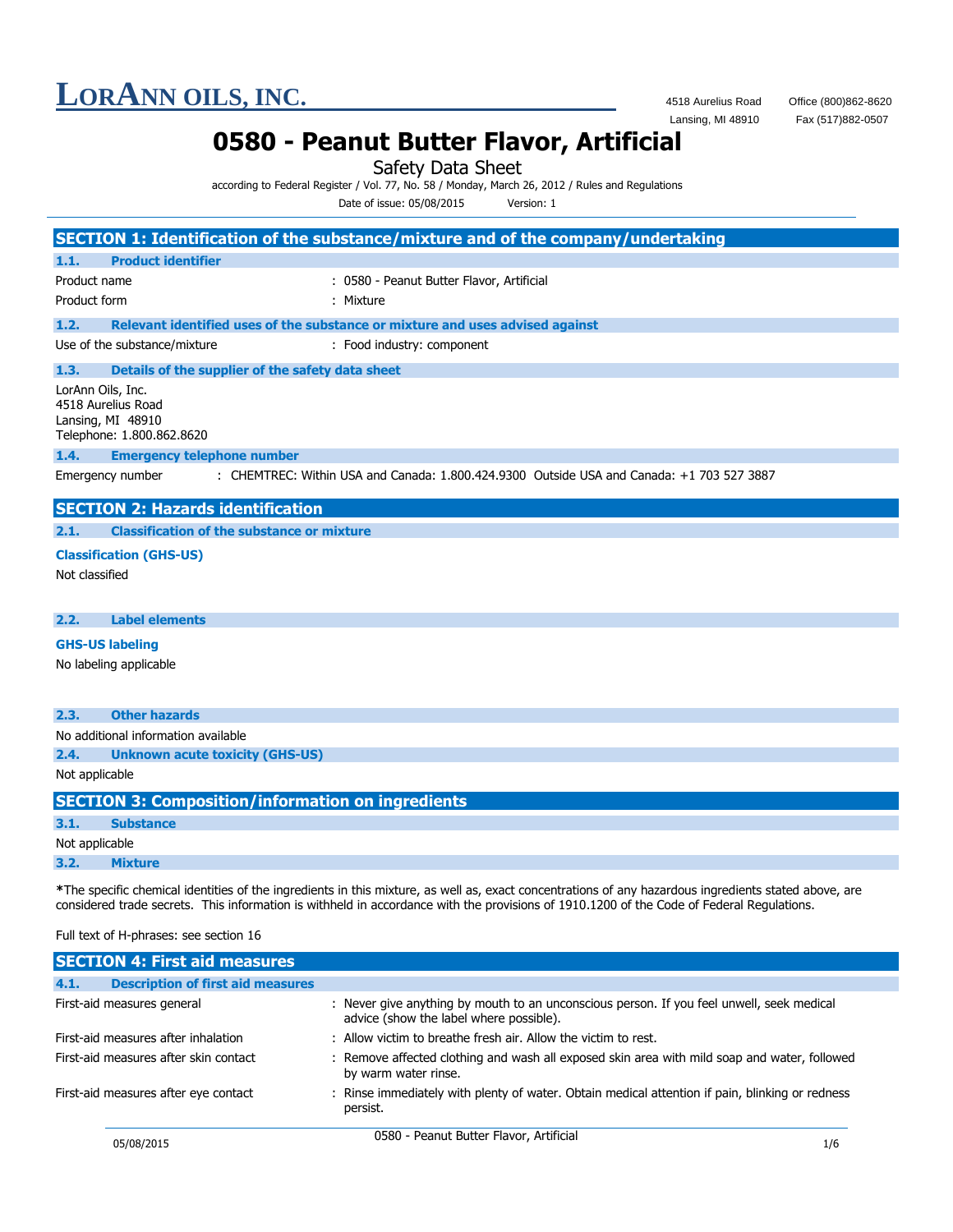| First-aid measures after ingestion                         | : Rinse mouth. Do NOT induce vomiting. Obtain emergency medical attention.                                                                                                                            |
|------------------------------------------------------------|-------------------------------------------------------------------------------------------------------------------------------------------------------------------------------------------------------|
| 4.2.                                                       | Most important symptoms and effects, both acute and delayed                                                                                                                                           |
| Symptoms/injuries                                          | : Not expected to present a significant hazard under anticipated conditions of normal use.                                                                                                            |
| 4.3.                                                       | Indication of any immediate medical attention and special treatment needed                                                                                                                            |
| No additional information available                        |                                                                                                                                                                                                       |
| <b>SECTION 5: Firefighting measures</b>                    |                                                                                                                                                                                                       |
| 5.1.<br><b>Extinguishing media</b>                         |                                                                                                                                                                                                       |
| Suitable extinguishing media                               | : Foam. Dry powder. Carbon dioxide. Water spray. Sand.                                                                                                                                                |
| Unsuitable extinguishing media                             | : Do not use a heavy water stream.                                                                                                                                                                    |
| 5.2.                                                       | Special hazards arising from the substance or mixture                                                                                                                                                 |
| No additional information available                        |                                                                                                                                                                                                       |
| 5.3.<br><b>Advice for firefighters</b>                     |                                                                                                                                                                                                       |
| Firefighting instructions                                  | : Use water spray or fog for cooling exposed containers. Exercise caution when fighting any<br>chemical fire. Prevent fire-fighting water from entering environment.                                  |
| Protection during firefighting                             | : Do not enter fire area without proper protective equipment, including respiratory protection.                                                                                                       |
| <b>SECTION 6: Accidental release measures</b>              |                                                                                                                                                                                                       |
| 6.1.                                                       | Personal precautions, protective equipment and emergency procedures                                                                                                                                   |
| 6.1.1.<br>For non-emergency personnel                      |                                                                                                                                                                                                       |
| <b>Emergency procedures</b>                                | : Evacuate unnecessary personnel.                                                                                                                                                                     |
|                                                            |                                                                                                                                                                                                       |
| 6.1.2.<br>For emergency responders<br>Protective equipment | : Equip cleanup crew with proper protection.                                                                                                                                                          |
| Emergency procedures                                       | : Ventilate area.                                                                                                                                                                                     |
|                                                            |                                                                                                                                                                                                       |
| 6.2.<br><b>Environmental precautions</b>                   | Prevent entry to sewers and public waters. Notify authorities if liquid enters sewers or public waters.                                                                                               |
|                                                            |                                                                                                                                                                                                       |
| 6.3.                                                       | Methods and material for containment and cleaning up                                                                                                                                                  |
| Methods for cleaning up                                    | : Soak up spills with inert solids, such as clay or diatomaceous earth as soon as possible. Collect<br>spillage. Store away from other materials.                                                     |
| <b>Reference to other sections</b><br>6.4.                 |                                                                                                                                                                                                       |
| See Heading 8. Exposure controls and personal protection.  |                                                                                                                                                                                                       |
| <b>SECTION 7: Handling and storage</b>                     |                                                                                                                                                                                                       |
| 7.1.<br><b>Precautions for safe handling</b>               |                                                                                                                                                                                                       |
| Precautions for safe handling                              | : Wash hands and other exposed areas with mild soap and water before eating, drinking or<br>smoking and when leaving work. Provide good ventilation in process area to prevent formation<br>of vapor. |
| 7.2.                                                       | <b>Conditions for safe storage, including any incompatibilities</b>                                                                                                                                   |
| Storage conditions                                         | : Keep only in the original container in a cool, well ventilated place away from : Keep container<br>closed when not in use.                                                                          |
| Incompatible products                                      | : Strong bases. Strong acids.                                                                                                                                                                         |
| Incompatible materials                                     | : Sources of ignition. Direct sunlight.                                                                                                                                                               |
| 7.3.<br><b>Specific end use(s)</b>                         |                                                                                                                                                                                                       |
| No additional information available                        |                                                                                                                                                                                                       |
| <b>SECTION 8: Exposure controls/personal protection</b>    |                                                                                                                                                                                                       |
| <b>Control parameters</b><br>8.1.                          |                                                                                                                                                                                                       |
| 0580 - Peanut Butter Flavor, Artificial                    |                                                                                                                                                                                                       |
| <b>ACGIH</b>                                               | Not applicable                                                                                                                                                                                        |
|                                                            |                                                                                                                                                                                                       |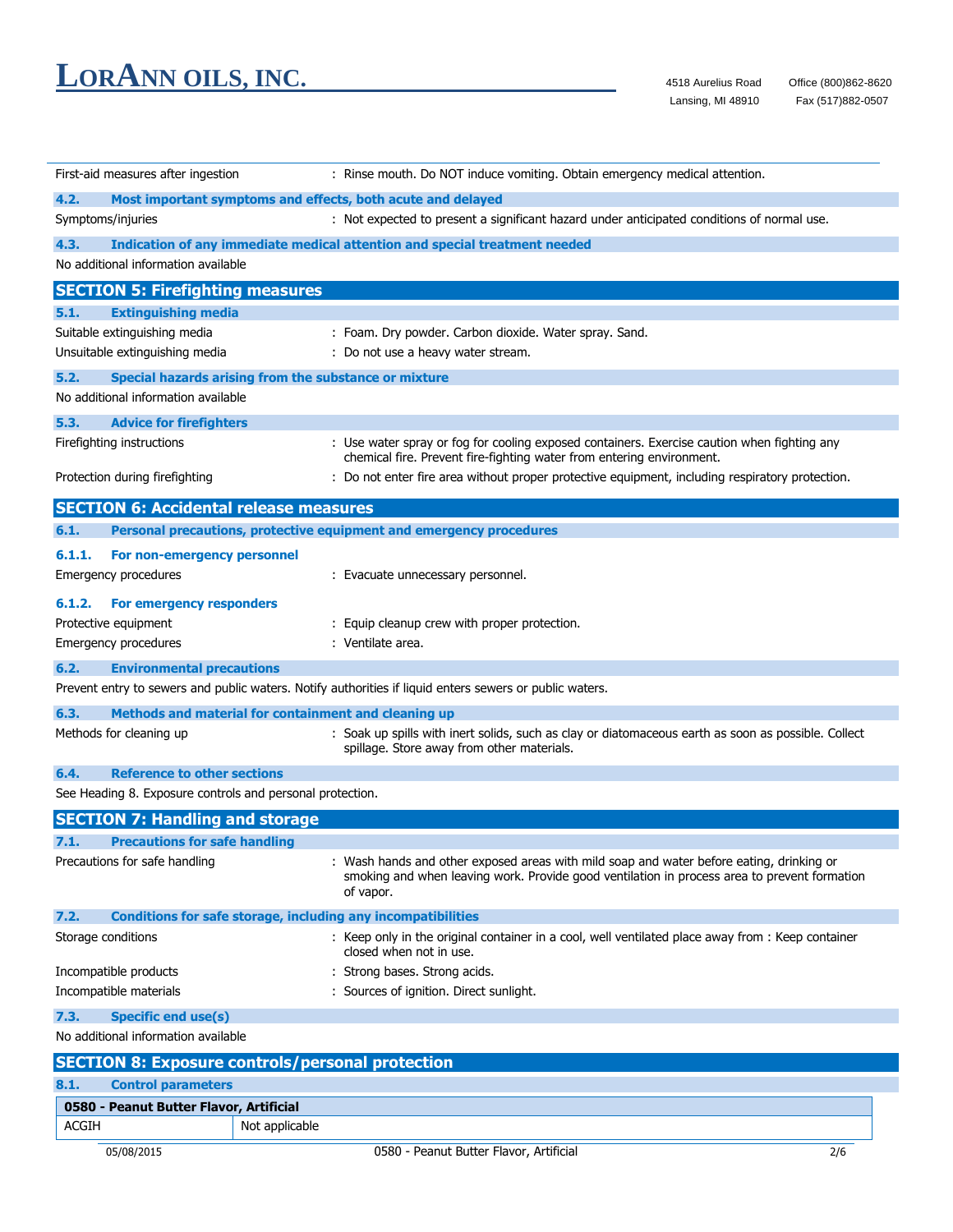$\overline{a}$ 

| 0580 - Peanut Butter Flavor, Artificial            |                                                                      |
|----------------------------------------------------|----------------------------------------------------------------------|
| <b>OSHA</b>                                        | Not applicable                                                       |
|                                                    |                                                                      |
| <b>Exposure controls</b><br>8.2.                   |                                                                      |
| Personal protective equipment                      | : Avoid all unnecessary exposure.                                    |
|                                                    |                                                                      |
| Hand protection                                    | : Wear eye protection and protective gloves. protective gloves.      |
| Eye protection                                     | : Chemical goggles or safety glasses.                                |
| Respiratory protection<br>Other information        | : Wear appropriate mask.<br>: Do not eat, drink or smoke during use. |
|                                                    |                                                                      |
| <b>SECTION 9: Physical and chemical properties</b> |                                                                      |
| 9.1.                                               | <b>Information on basic physical and chemical properties</b>         |
| Physical state                                     | : Liquid                                                             |
| Color                                              | : Refer to specification sheet                                       |
| Odor                                               | : characteristic                                                     |
| Odor threshold                                     | No data available                                                    |
| pH                                                 | : No data available                                                  |
| Relative evaporation rate (butyl acetate=1)        | : No data available                                                  |
| Melting point                                      | : No data available                                                  |
| Freezing point                                     | : No data available                                                  |
| Boiling point                                      | : No data available                                                  |
| Flash point                                        | $: > 200$ °F                                                         |
| Auto-ignition temperature                          | : No data available                                                  |
| Decomposition temperature                          | : No data available                                                  |
| Flammability (solid, gas)                          | : No data available                                                  |
| Vapor pressure                                     | No data available                                                    |
| Relative vapor density at 20 °C                    | No data available                                                    |
| Relative density                                   | : No data available                                                  |
| Specific gravity / density                         | : 1.036                                                              |
| Solubility                                         | : Miscible with water.<br>Water: N/A                                 |
| Log Pow                                            | : No data available                                                  |
| Log Kow                                            | : No data available                                                  |
| Viscosity, kinematic                               | : No data available                                                  |
| Viscosity, dynamic                                 | No data available                                                    |
| <b>Explosive properties</b>                        | : No data available                                                  |
| Oxidizing properties                               | : No data available                                                  |
| <b>Explosive limits</b>                            | : No data available                                                  |
| <b>Other information</b><br>9.2.                   |                                                                      |
| No additional information available                |                                                                      |
| <b>SECTION 10: Stability and reactivity</b>        |                                                                      |
| <b>Reactivity</b><br>10.1.                         |                                                                      |
| No additional information available                |                                                                      |

#### **10.2. Chemical stability**

Not established.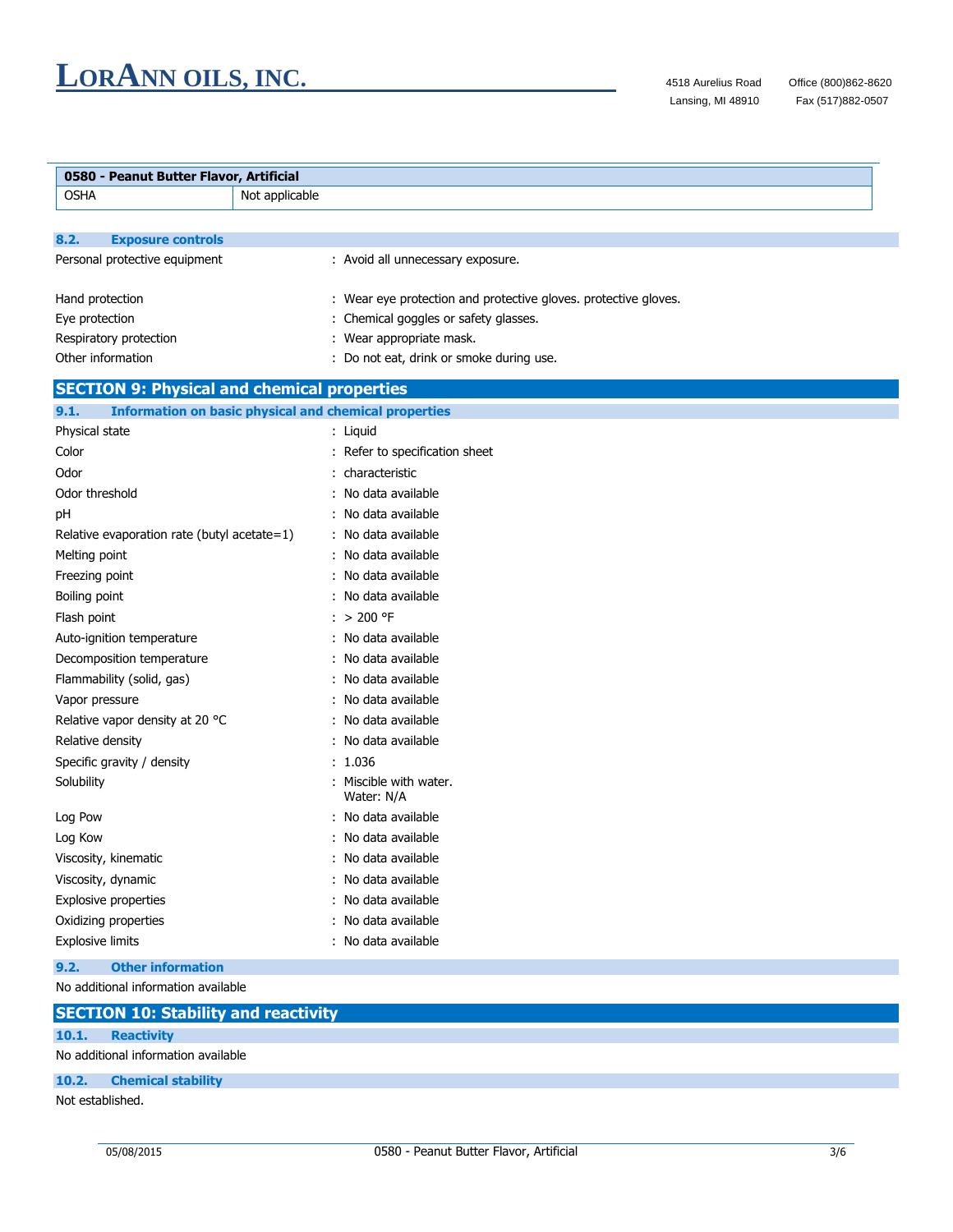#### **10.3. Possibility of hazardous reactions** Not established. **10.4. Conditions to avoid** Direct sunlight. Extremely high or low temperatures. **10.5. Incompatible materials** Strong acids. Strong bases. **10.6. Hazardous decomposition products** fume. Carbon monoxide. Carbon dioxide. **SECTION 11: Toxicological information**

**11.1. Information on toxicological effects**

| Acute toxicity                                         | : Not classified                                                    |
|--------------------------------------------------------|---------------------------------------------------------------------|
| <b>Proprietary Flavor Ingredient - p322</b>            |                                                                     |
| LD50 oral rat                                          | 20000 mg/kg (Rat; Experimental value)                               |
| LD50 dermal rat                                        | 22500 mg/kg (Rat; Experimental value)                               |
| LD50 dermal rabbit                                     | 20800 mg/kg (Rabbit; Experimental value)                            |
| ATE US (oral)                                          | 20000.000 mg/kg body weight                                         |
| ATE US (dermal)                                        | 20800.000 mg/kg body weight                                         |
| Skin corrosion/irritation                              | : Not classified                                                    |
| Serious eye damage/irritation                          | : Not classified                                                    |
| Respiratory or skin sensitization                      | : Not classified                                                    |
| Germ cell mutagenicity                                 | : Not classified                                                    |
| Carcinogenicity                                        | : Not classified                                                    |
| Reproductive toxicity                                  | : Not classified                                                    |
| Specific target organ toxicity (single exposure)       | : Not classified                                                    |
| Specific target organ toxicity (repeated<br>exposure)  | : Not classified                                                    |
| Aspiration hazard                                      | : Not classified                                                    |
| Potential Adverse human health effects and<br>symptoms | : Based on available data, the classification criteria are not met. |

|       | <b>SECTION 12: Ecological information</b> |                  |
|-------|-------------------------------------------|------------------|
| 12.1. | <b>Toxicity</b>                           |                  |
|       | No additional information available       |                  |
| 12.2. | <b>Persistence and degradability</b>      |                  |
|       | 0580 - Peanut Butter Flavor, Artificial   |                  |
|       | Persistence and degradability             | Not established. |
| 12.3. | <b>Bioaccumulative potential</b>          |                  |
|       | 0580 - Peanut Butter Flavor, Artificial   |                  |
|       | Bioaccumulative potential                 | Not established. |
| 12.4. | <b>Mobility in soil</b>                   |                  |
|       | No additional information available       |                  |
| 12.5. | <b>Other adverse effects</b>              |                  |

Effect on ozone layer in the set of the set of the set of the set of the set of the set of the set of the set of the set of the set of the set of the set of the set of the set of the set of the set of the set of the set of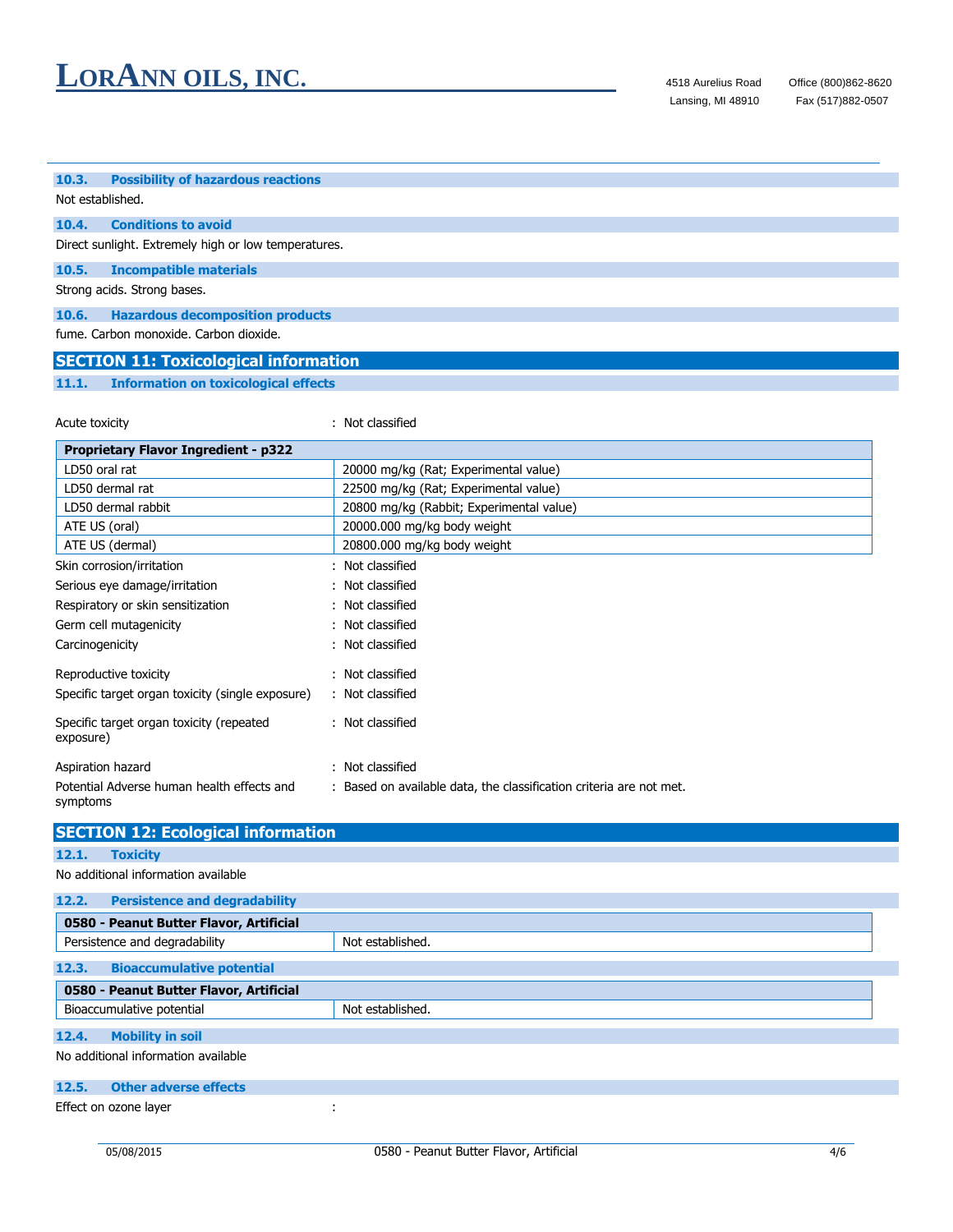| Effect on the global warming                                               | : No known ecological damage caused by this product.                      |
|----------------------------------------------------------------------------|---------------------------------------------------------------------------|
| Other information                                                          | : Avoid release to the environment.                                       |
| <b>SECTION 13: Disposal considerations</b>                                 |                                                                           |
| <b>Waste treatment methods</b><br>13.1.                                    |                                                                           |
| Waste disposal recommendations                                             | : Dispose in a safe manner in accordance with local/national regulations. |
| Ecology - waste materials                                                  | : Avoid release to the environment.                                       |
| <b>SECTION 14: Transport information</b>                                   |                                                                           |
| In accordance with DOT                                                     |                                                                           |
| Not regulated for transport                                                |                                                                           |
| <b>Additional information</b>                                              |                                                                           |
| Other information                                                          | : No supplementary information available.                                 |
| <b>ADR</b>                                                                 |                                                                           |
| No additional information available                                        |                                                                           |
| <b>Transport by sea</b>                                                    |                                                                           |
| No additional information available                                        |                                                                           |
| Air transport                                                              |                                                                           |
| No additional information available                                        |                                                                           |
| <b>SECTION 15: Regulatory information</b>                                  |                                                                           |
| 15.1. US Federal regulations                                               |                                                                           |
| <b>Proprietary Flavor Ingredient - p322</b>                                |                                                                           |
| Listed on the United States TSCA (Toxic Substances Control Act) inventory  |                                                                           |
| <b>15.2. International regulations</b>                                     |                                                                           |
| <b>CANADA</b>                                                              |                                                                           |
| No additional information available                                        |                                                                           |
| <b>EU-Regulations</b>                                                      |                                                                           |
| No additional information available                                        |                                                                           |
| <b>Classification according to Regulation (EC) No. 1272/2008 [CLP]</b>     |                                                                           |
| Classification according to Directive 67/548/EEC [DSD] or 1999/45/EC [DPD] |                                                                           |
| Not classified                                                             |                                                                           |
| 15.2.2. National regulations                                               |                                                                           |
| 15.3. US State regulations                                                 |                                                                           |
|                                                                            |                                                                           |
|                                                                            |                                                                           |
| <b>Proprietary Flavor Ingredient - p322</b>                                |                                                                           |

U.S. - New Jersey - Right to Know Hazardous Substance List